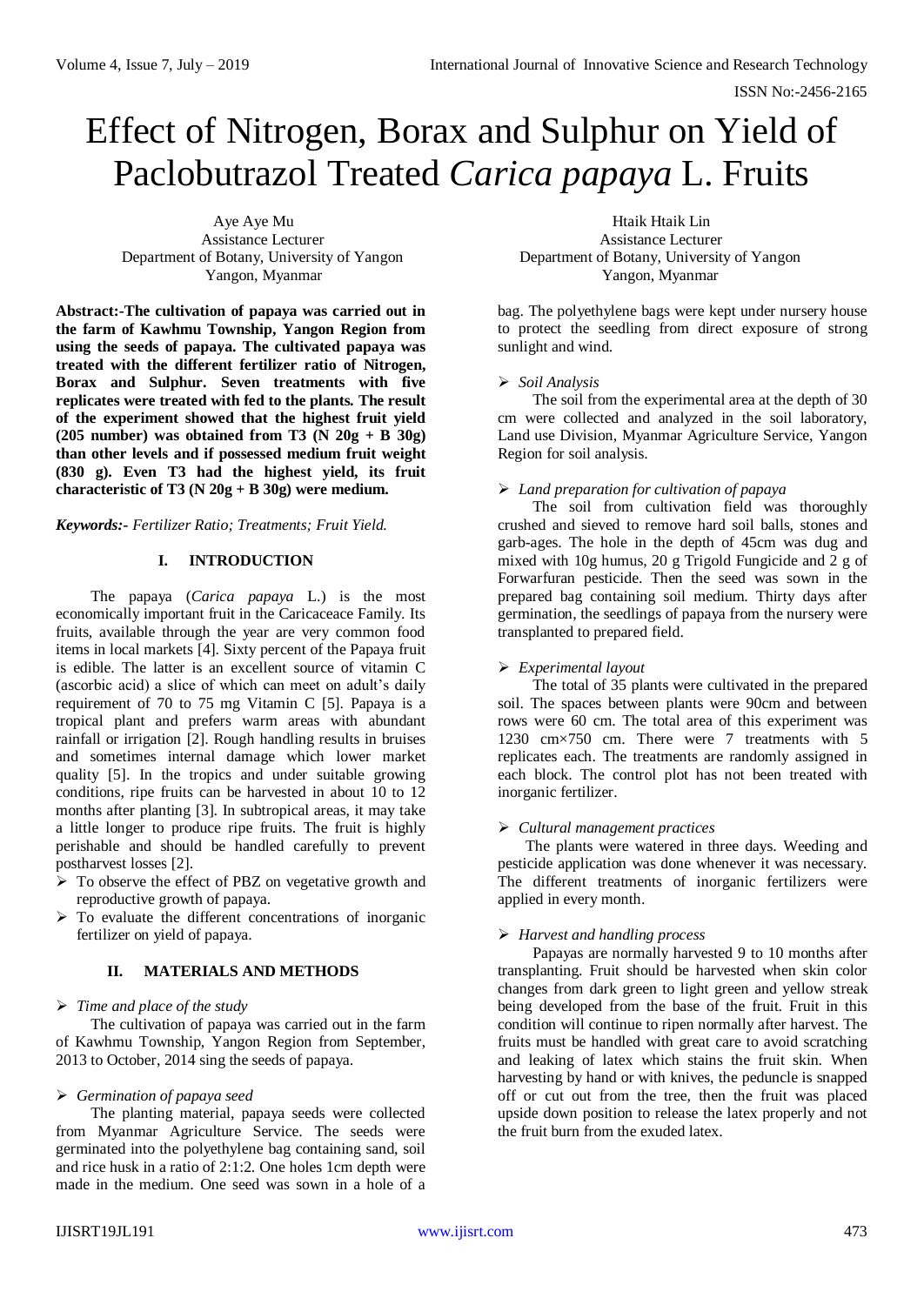#### *Data collection and statistical analysis*

The data was collected in every month. The vegetative characters such as plant height, canopy diameter, number of node, stem circumference, umber of leaf, number of floral bud, number of flower, marketable and non-marketable fruits per treatments were collected from each treatment. The Mean separation was done by Least Significant Different (LSD) (Gomez and Gomez, 1984). The data were analyzed using the IRRISTAT software, version 4, developed by International Rice Research Institute (IRRI), the Philippines.

# **III. RESULTS**

### *A. Plant Height*

The height of papaya was characterized by an early period when the increased height was quite slow. Then comes a period of rapid increase in height, followed by another period of ceased in growth. The statistical results of plant height between treatments were not significant. But at 120 DAT, the treatments were significant at 0.05 % level. Similarly, the mean plant heights of treatments were not significant. Among treatments, the tallest plant height (51.17 cm) was observed in N20+B30 kg ha-1 treatment and the shortest height in control (34.16 cm) (Figure 1).





## *B. Number of leaves*

The statistical results of leaves number between treatments were not significant each other. Similarly, the mean leaves numbers of treatments were not significant. Among treatments, the highest leaves number (34.40) was observed in N20+B30 kg ha-1 treatment and the lowest leaves number in control (26.95) (Figure 2).



#### *C. Floral Bud Number*

The statistical results of floral bud number between treatments were not significant each other. Similarly, the mean floral bud numbers of treatments were not significant. Among treatments, the highest floral bud number (51.17) was observed in N20+B30 kg ha-1 treatment and the lowest floral bud number in control (13.53) (Figure 3).



Fig 3:- Floral bud number of papaya resulted from different levels of nitrogen, borax and sulphur treatments

#### *D. Number of flower*

The statistical results of flower number between treatments were not significant each other. Similarly, the mean flower numbers of treatments were not significant. Among treatments, the highest flower number (14.61) was observed in N20+B30 kg ha-1 treatment and the lowest flower number in control (8.68) (Figure 4).